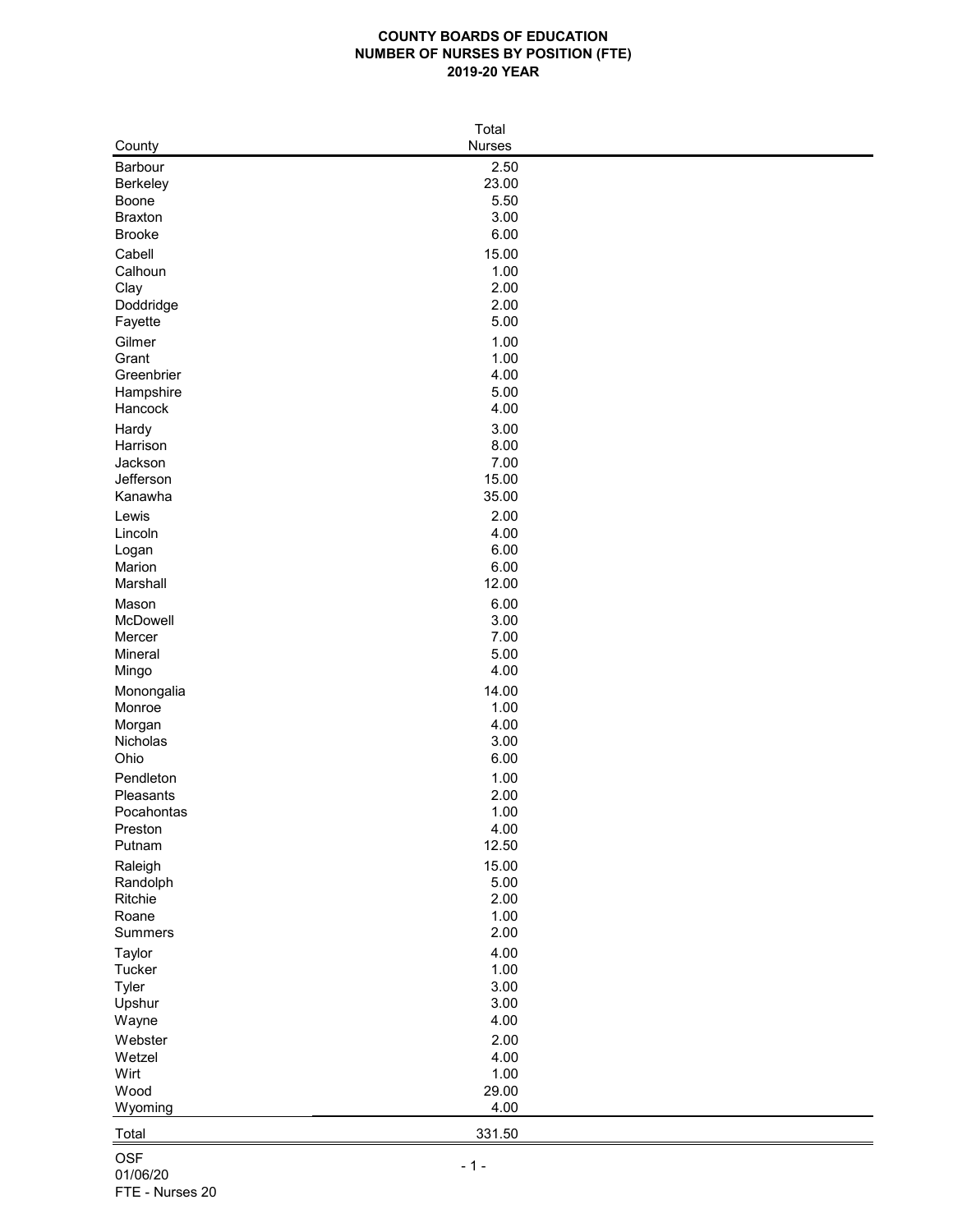## **COUNTY BOARDS OF EDUCATION STUDENT TO NURSE RATIO 2019-20 YEAR**

|                        |            |              | Student/           |
|------------------------|------------|--------------|--------------------|
|                        | Headcount  |              | <b>Nurse</b>       |
| County                 | Enrollment | <b>FTE</b>   | Ratio              |
| <b>Barbour</b>         | 2,259      | 2.50         | 903.60             |
| <b>Berkeley</b>        | 19,654     | 23.00        | 854.52             |
| <b>Boone</b>           | 3,669      | 5.50         | 667.09             |
| <b>Braxton</b>         | 1,907      | 3.00         | 635.67             |
| <b>Brooke</b>          | 2,681      | 6.00         | 446.83             |
| Cabell                 | 12,111     | 15.00        | 807.40             |
| Calhoun                | 926        | 1.00         | 926.00             |
| Clay                   | 1,790      | 2.00         | 895.00             |
| Doddridge              | 1,118      | 2.00         | 559.00             |
| Fayette                | 5,969      | 5.00         | 1,193.80           |
| Gilmer                 | 805        | 1.00         | 805.00             |
| Grant                  | 1,615      | 1.00         | 1,615.00           |
| Greenbrier             | 4,766      | 4.00         | 1,191.50           |
| Hampshire              | 2,962      | 5.00         | 592.40             |
| Hancock                | 3,957      | 4.00         | 989.25             |
| Hardy                  | 2,270      | 3.00         | 756.67             |
| Harrison               | 10,544     | 8.00         | 1,318.00           |
| Jackson                | 4,481      | 7.00         | 640.14             |
| Jefferson              | 8,942      | 15.00        | 596.13             |
| Kanawha                | 25,373     | 35.00        | 724.94             |
| Lewis                  | 2,567      | 2.00         | 1,283.50           |
| Lincoln                | 3,295      | 4.00         | 823.75             |
| Logan                  | 5,438      | 6.00         | 906.33             |
| Marion                 | 7,873      | 6.00         | 1,312.17           |
| Marshall               | 4,420      | 12.00        | 368.33             |
| Mason                  | 3,928      | 6.00         | 654.67             |
| <b>McDowell</b>        | 2,825      | 3.00         | 941.67             |
| Mercer                 | 8,688      | 7.00         | 1,241.14           |
| <b>Mineral</b>         | 4,038      | 5.00         | 807.60             |
| Mingo                  | 4,003      | 4.00         | 1,000.75           |
|                        | 11,589     | 14.00        | 827.79             |
| Monongalia<br>Monroe   | 1,684      | 1.00         | 1,684.00           |
| Morgan                 | 2,219      | 4.00         | 554.75             |
| Nicholas               | 3,587      | 3.00         | 1,195.67           |
| Ohio                   | 5,202      | 6.00         | 867.00             |
|                        | 860        |              | 860.00             |
| Pendleton<br>Pleasants | 1,093      | 1.00<br>2.00 | 546.50             |
| Pocahontas             | 978        | 1.00         | 978.00             |
| Preston                | 4,373      | 4.00         | 1,093.25           |
| Putnam                 | 9,460      | 12.50        | 756.80             |
|                        |            |              |                    |
| Raleigh                | 11,390     | 15.00        | 759.33             |
| Randolph               | 3,866      | 5.00<br>2.00 | 773.20<br>669.50   |
| Ritchie                | 1,339      | 1.00         |                    |
| Roane                  | 2,010      | 2.00         | 2,010.00<br>724.00 |
| <b>Summers</b>         | 1,448      |              |                    |
| <b>Taylor</b>          | 2,381      | 4.00         | 595.25             |
| <b>Tucker</b>          | 974        | 1.00         | 974.00             |
| <b>Tyler</b>           | 1,233      | 3.00         | 411.00             |
| Upshur                 | 3,737      | 3.00         | 1,245.67           |
| Wayne                  | 6,660      | 4.00         | 1,665.00           |
| Webster                | 1,273      | 2.00         | 636.50             |
| Wetzel                 | 2,421      | 4.00         | 605.25             |
| Wirt                   | 995        | 1.00         | 995.00             |
| Wood                   | 12,216     | 29.00        | 421.24             |
| Wyoming                | 3,771      | 4.00         | 942.75             |
| Total                  | 261,633    | 331.50       | 789.24             |